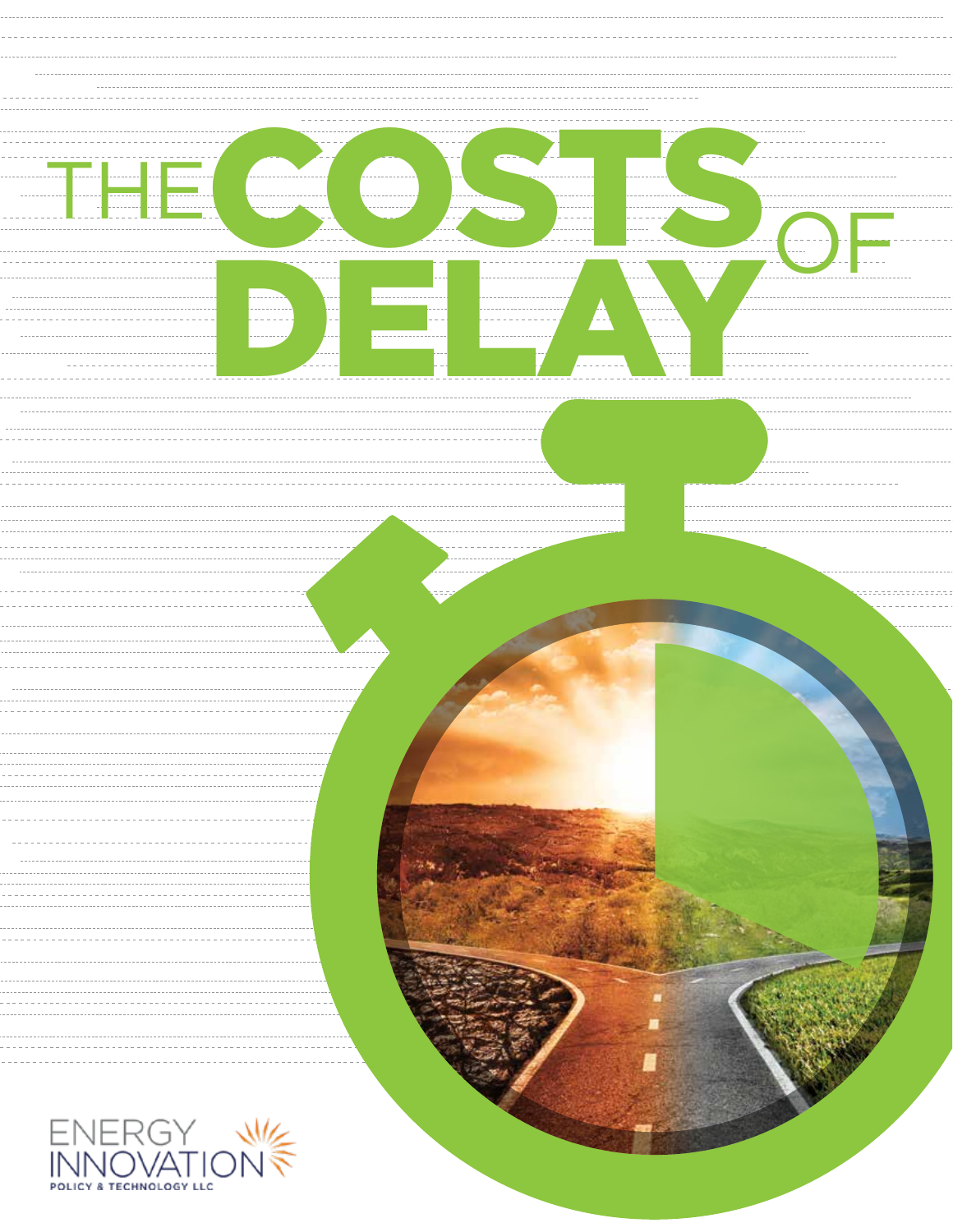**Hal Harvey** *Chief Executive Officer* Energy Innovation

**Sonia Aggarwal** *Vice President* Energy Innovation

**3**

Energy Innovation **Minshu Deng**

**Megan Mahajan** *Senior Policy Analyst*

*Policy Analyst* Climate Imperative

# COSTS DELAY THE COSTS OF

The physics of Earth harbor a frightening punch line for the climate change story: Even though the consequences of climate change persist for the very long term, the time to avoid those consequences is very short. A delay  $-$  of even a decade  $-$  in reducing carbon dioxide  $(CO<sub>2</sub>)$  emissions will lock in large-scale, irreversible change. Delay also increases the risk that the whole climate system will spin out of control.

If we start immediately and make steady progress, we can convert to near-zero energy sources. But if we wait even a decade, the accelerated transition will create a global economic shock. We used the Energy Policy Simulator to model two illustrative U.S. climate policy scenarios reaching net zero cumulative emissions abatement by 2050, one starting climate action in 2021 and the second delaying climate action until 2030.

The resulting differences in costs and required deployment are striking. The net present value of the 2030 Scenario changes in cumulative capital, operational, and fuel expenditures are 72 percent more than the 2021 Scenario. Delaying also requires astounding clean energy deployment — business-as-usual wind and solar deployment is projected to be roughly 20 gigawatts at the end of this decade, but the 2030 Scenario would require six times that amount by 2030 and nine times that by the mid-2030s. Delayed action also means additional polluting power plants, factories, and equipment continue coming online for the next decade, but then making a fast clean energy transition will require expensive retirement of all that polluting equipment before the end of its functional life.

This message may be alarming, but it is not alarmism; it's physics. And Earth's climate physics have serious implications for political action and technological innovation in the coming decade.

Addressing climate change is like turning an ocean liner: Changing course takes time, and no amount of rudder, applied too late, can hit the mark. The world must start to reduce emissions now, or it will not reach any meaningful CO<sub>2</sub> concentration target. The upshot is that the next decade is critical.

**Part 1: Stabilizing at any [CO2 concentration requires](#page-2-0)  very low emissions:**  $CO<sub>2</sub>$ persists in the atmosphere for a very long time; **CONTENTS** 

because it can accumulate for millennia, stabilizing concentrations at any level ultimately requires nearly zero emissions.

**[Part 2: Carbon "sinks"](#page-4-0)  are disappearing:** Natural safety valves – primarily the biosphere and oceans, which absorb almost half our  $CO<sub>2</sub>$ emissions — are shutting down as they become saturated with  $CO<sub>2</sub>$ .

- **Part 3: Many impacts [of climate change are](#page-5-0)  irreversible:** Continued high emissions will lock in persistent damage.
- **[Part 4: The system can spin](#page-7-0)  out of control:** If the natural system crosses certain tipping points, it can unleash runaway change.
- **[Part 5: Acting now saves](#page-10-0)  money:** The economic costs of stabilizing later, even at a higher CO<sub>2</sub> concentration, will be very painful or even impossible.



**16**

#### **[Putting it all together](#page-14-0)**

**[Appendix](#page-15-0)**



**5**

**6**

**8**

**11**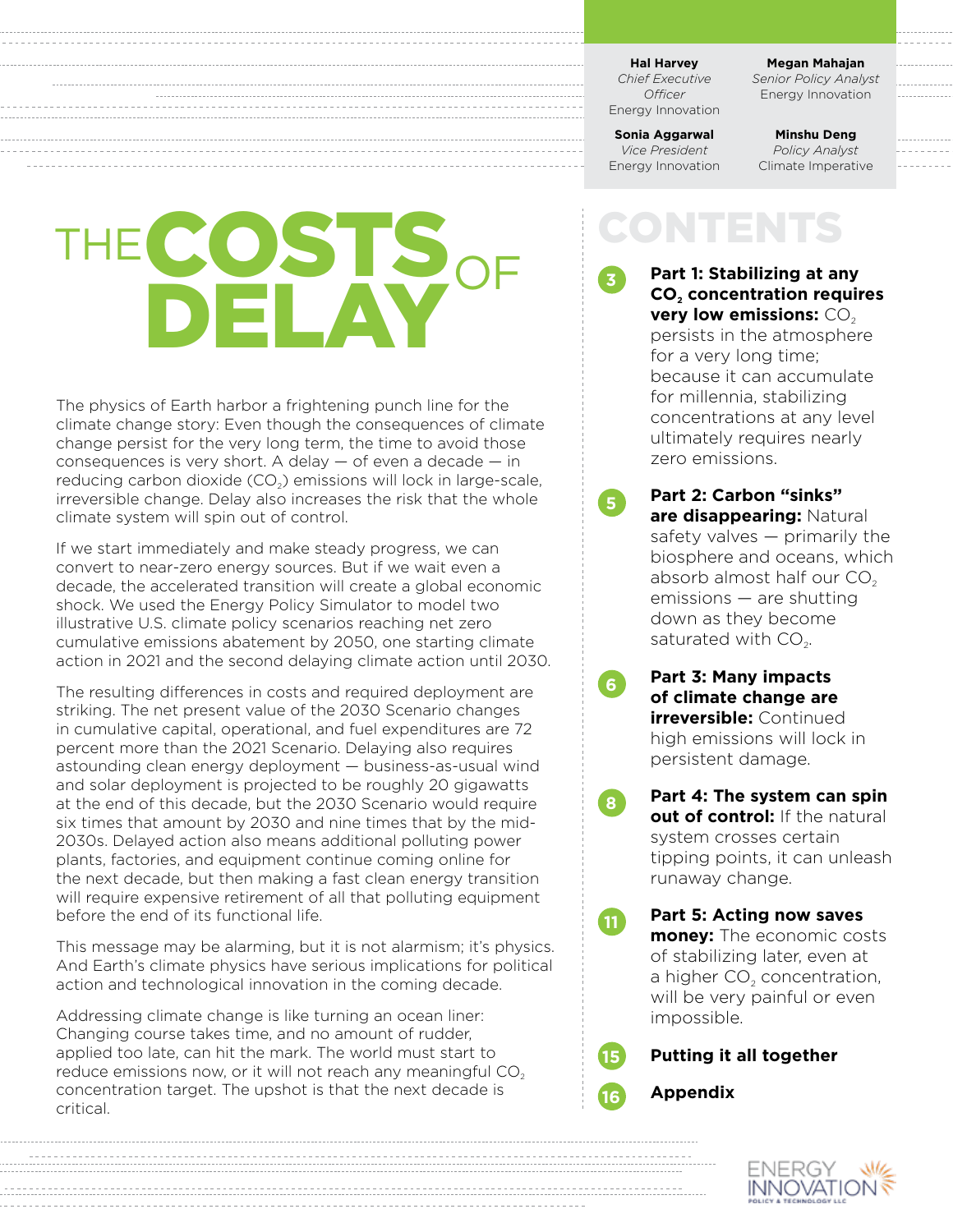# <span id="page-2-0"></span>**Stabilizing at** *any* **CO**<sub>2</sub> concentration requires very low emissions

 $CO<sub>2</sub>$  emissions from the world's economic activities occur on top of a background of finely tuned natural carbon flows. CO<sub>2</sub> is constantly being introduced to, and then absorbed from, the atmosphere through natural processes such as plant growth, animal respiration, and soil erosion.

For millions of years prior to the industrial era, these emission and absorption activities offset each other. But the burning of fossil fuels has introduced as much  $CO<sub>2</sub>$  in the past 50 years as had been sequestered over millions of years. This relatively recent increase in emissions has thrown off the natural balance, and atmospheric CO<sub>2</sub> concentrations have been on the rise since the industrial revolution.<sup>1</sup> Today's level is almost 50 percent higher than the preindustrial level.

We can think of our  $CO<sub>2</sub>$  system as a giant bathtub: The open tap represents emissions, and the drain represents natural carbon absorbers. Because the faucet is running faster than the drain, the water level — which represents  $CO<sub>2</sub>$  concentration  $-$  is rising. The current emissions rate is around double what the system can absorb, so even if we stop the *growth* in emissions, the CO<sub>2</sub> level will continue to rise. Only when we reduce emissions to what the natural systems can absorb will  $CO<sub>2</sub>$  concentrations start to stabilize.

Once emitted, a significant portion of  $CO<sub>2</sub>$  remains in the atmosphere for centuries, or even millennia.<sup>2</sup> Every ton of CO<sub>2</sub> introduced into the atmosphere is therefore cumulative, and the resulting increases in concentration will persist in the atmosphere for thousands of years — regardless of whether emissions are reduced tomorrow.3 That means that stabilizing  $CO<sub>2</sub>$  concentrations at any level, even those far higher than scientists think is safe, ultimately requires emissions close to zero.

<sup>3</sup> U.S. Environmental Protection Agency, "Atmospheric Lifetime and Global Warming Potential Defined." [https://www.epa.gov/climateleadership/](https://www.epa.gov/climateleadership/atmospheric-lifetime-and-global-warming-potential-defined) [atmospheric-lifetime-and-global-warming-potential-defined](https://www.epa.gov/climateleadership/atmospheric-lifetime-and-global-warming-potential-defined)



<sup>1</sup> Pieter Tans and Ralph Keeling, "Trends in Atmospheric Carbon Dioxide," Earth Systems Research Laboratory, National Oceanic and Atmospheric Administration. <https://www.esrl.noaa.gov/gmd/ccgg/trends/weekly.html>

<sup>2</sup> Alan Buis, "The Atmosphere: Getting a "Handle on Carbon Dioxide," NASA's Jet Propulsion Laboratory, October 9, 2019. [https://climate.nasa.gov/](https://climate.nasa.gov/news/2915/the-atmosphere-getting-a-handle-on-carbon-dioxide/) [news/2915/the-atmosphere-getting-a-handle-on-carbon-dioxide/](https://climate.nasa.gov/news/2915/the-atmosphere-getting-a-handle-on-carbon-dioxide/)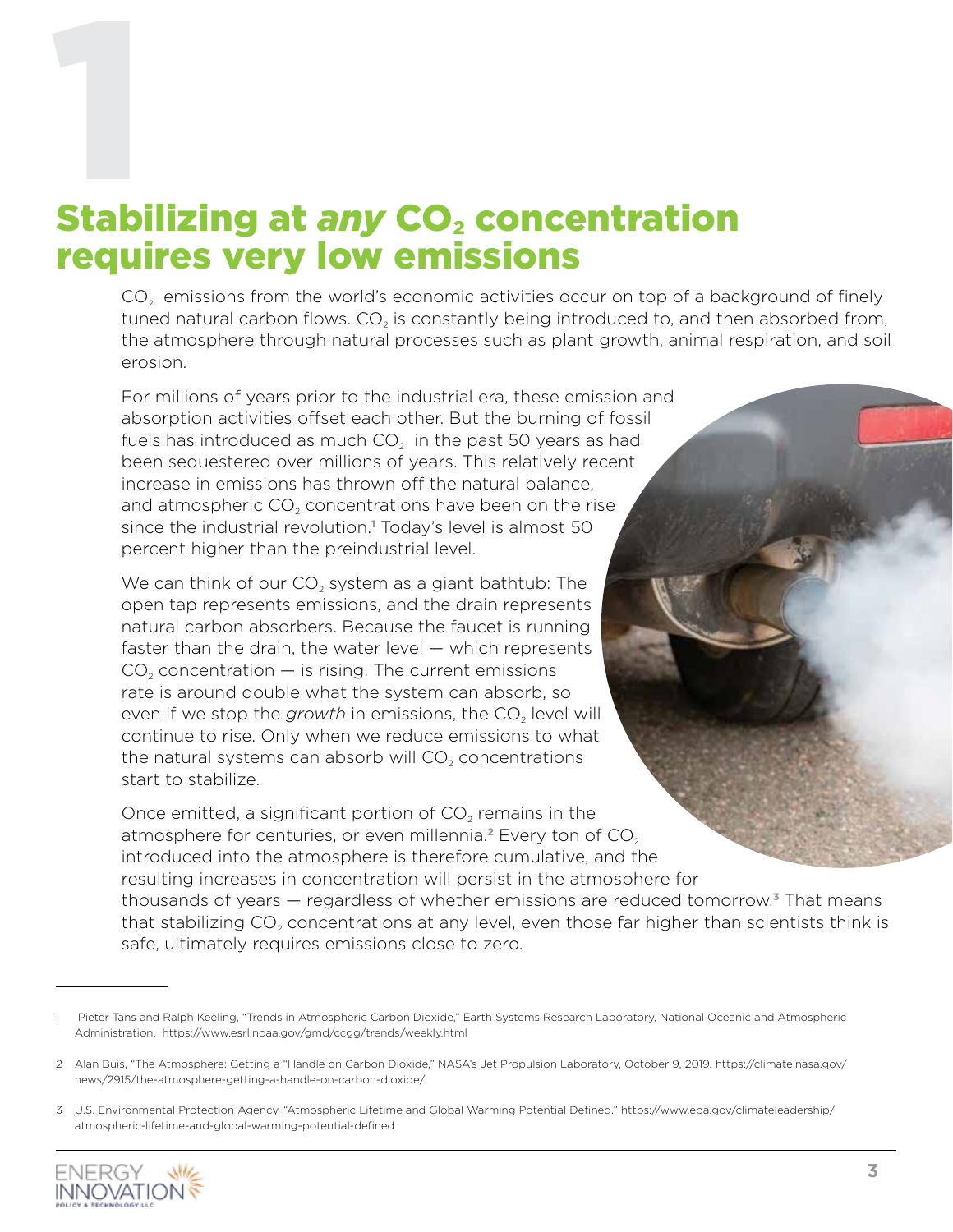



**The relationship between CO<sub>2</sub> emissions and concentrations:** These graphs show different *carbon dioxide equivalent (CO2e) emission scenarios (Figure 1) that result in different concentrations (Figure 2). The pink line represents business as usual; the red one shows 450 parts per million (ppm) of CO2e, a level that many scientists agree should provide a "guard rail" against catastrophic climate change. Preindustrial atmospheric CO<sub>2</sub>e was approximately 280 ppm — well below even the lowest trajectory above.*

*Source: Climate Interactive, C-Learn v38a, [www.climateinteractive.org/simulations/C-ROADS/overview](http://www.climateinteractive.org/simulations/C-ROADS/overview)*

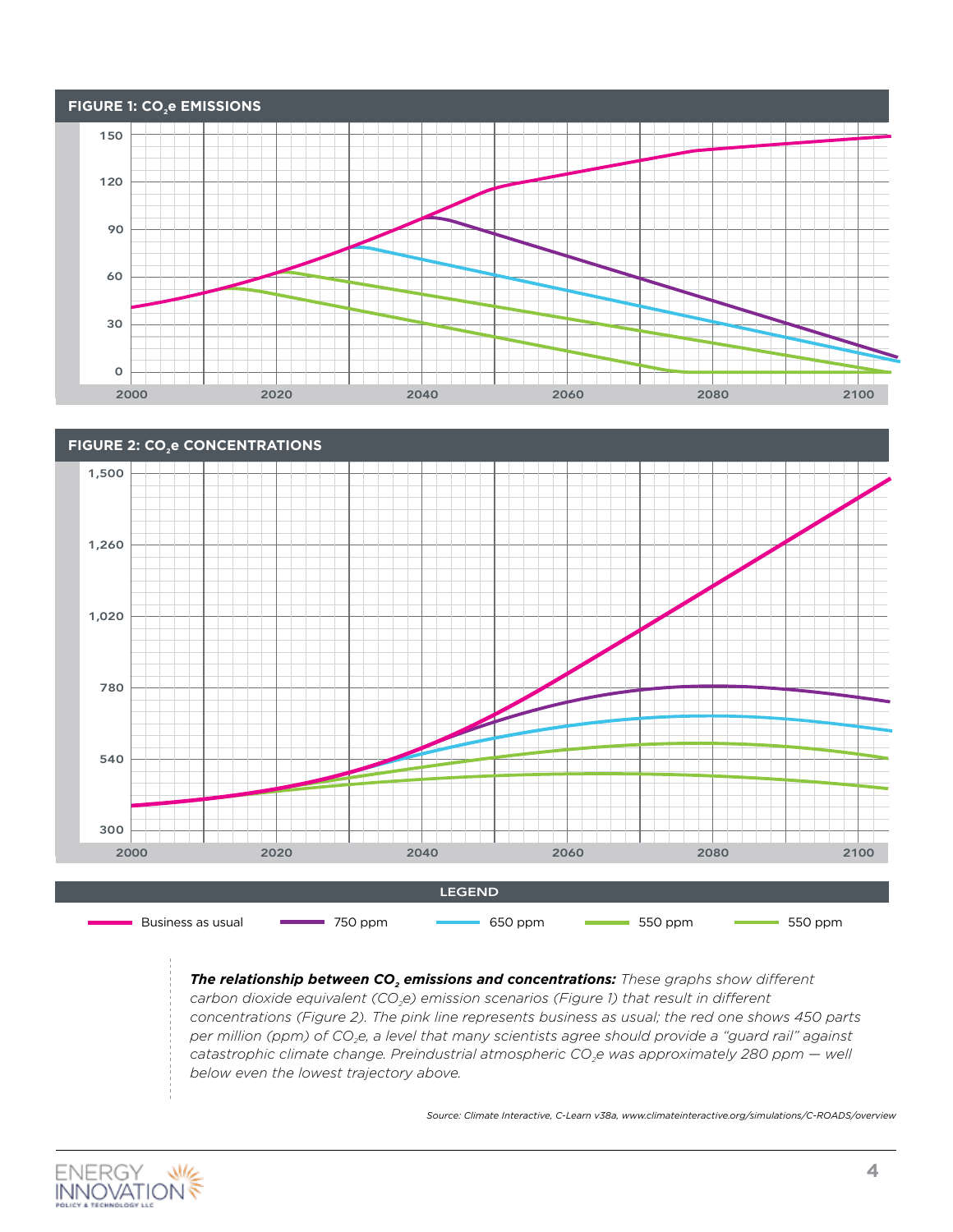# <span id="page-4-0"></span>Carbon "sinks" are disappearing **2008**

Until recently, natural carbon "sinks," primarily oceans and plants, absorbed much of the  $CO<sub>2</sub>$  emitted into the atmosphere. Historically, about 25 percent of the CO<sub>2</sub> dumped into the atmosphere each year is absorbed by the oceans (although this has the nasty effect of making the oceans more acidic, potentially devastating marine life) and approximately another quarter by plants.<sup>4</sup> Without these carbon sinks, atmospheric  $CO<sub>2</sub>$  levels would rise almost twice as fast as they have since the dawn of the industrial era. But as the world emits more CO<sub>2</sub>, these sinks are becoming saturated. This means that even if  $CO<sub>2</sub>$  emissions remain constant, the growth rate of  $CO<sub>2</sub>$  concentrations in the atmosphere will continue to rise.



As the seas warm, their ability to sequester carbon dioxide decreases; in addition, the more CO<sub>2</sub> they absorb, the more acidic they become, further reducing their ability to absorb carbon.5 Meanwhile, changing land-use patterns and deforestation are reducing the ability of plants and soil — Earth's other main carbon sinks — to absorb  $CO_{2}$ .

In essence, these natural sinks have masked the impact of much of our CO<sub>2</sub> emissions. When that physical forgiveness gives out, we will be in deep trouble. Over the next several decades, emissions must be reduced to very low levels to stabilize CO<sub>2</sub> in the atmosphere at any concentration.



<sup>4</sup> National Oceanic and Atmospheric Administration (NOAA), "Ocean-Atmosphere CO2 Exchange." [https://sos.noaa.gov/datasets/ocean](https://sos.noaa.gov/datasets/ocean-atmosphere-co2-exchange/)[atmosphere-co2-exchange/; a](https://sos.noaa.gov/datasets/ocean-atmosphere-co2-exchange/)nd NOAA, "Ocean Acidification: Saturation State."<https://sos.noaa.gov/datasets/ocean-acidification-saturation-state/>

<sup>5</sup> Chris M. Marsay et al, "Attenuation of sinking particulate organic carbon flux through the mesopelagic ocean," *Proceedings of the National Academy of Sciences*, 2015. [https://www.pnas.org/content/early/2015/01/02/1415311112;](https://www.pnas.org/content/early/2015/01/02/1415311112) and Union of Concerned Scientists, "CO2 and Ocean Acidification: Causes, Impacts, Solutions," January 30, 2019.<https://www.ucsusa.org/resources/co2-and-ocean-acidification>

<sup>6</sup> Li Lai et al, "Carbon emissions from land-use change and management in China between 1990 and 2010," *Science Advances*, 2016. [https://advances.](https://advances.sciencemag.org/content/2/11/e1601063) [sciencemag.org/content/2/11/e1601063](https://advances.sciencemag.org/content/2/11/e1601063); and Lei Deng et al, "Global patterns of the effects of land-use changes on soil carbon stocks," *Global Ecology and Conservation*, January 2016. <https://www.sciencedirect.com/science/article/pii/S2351989415300226>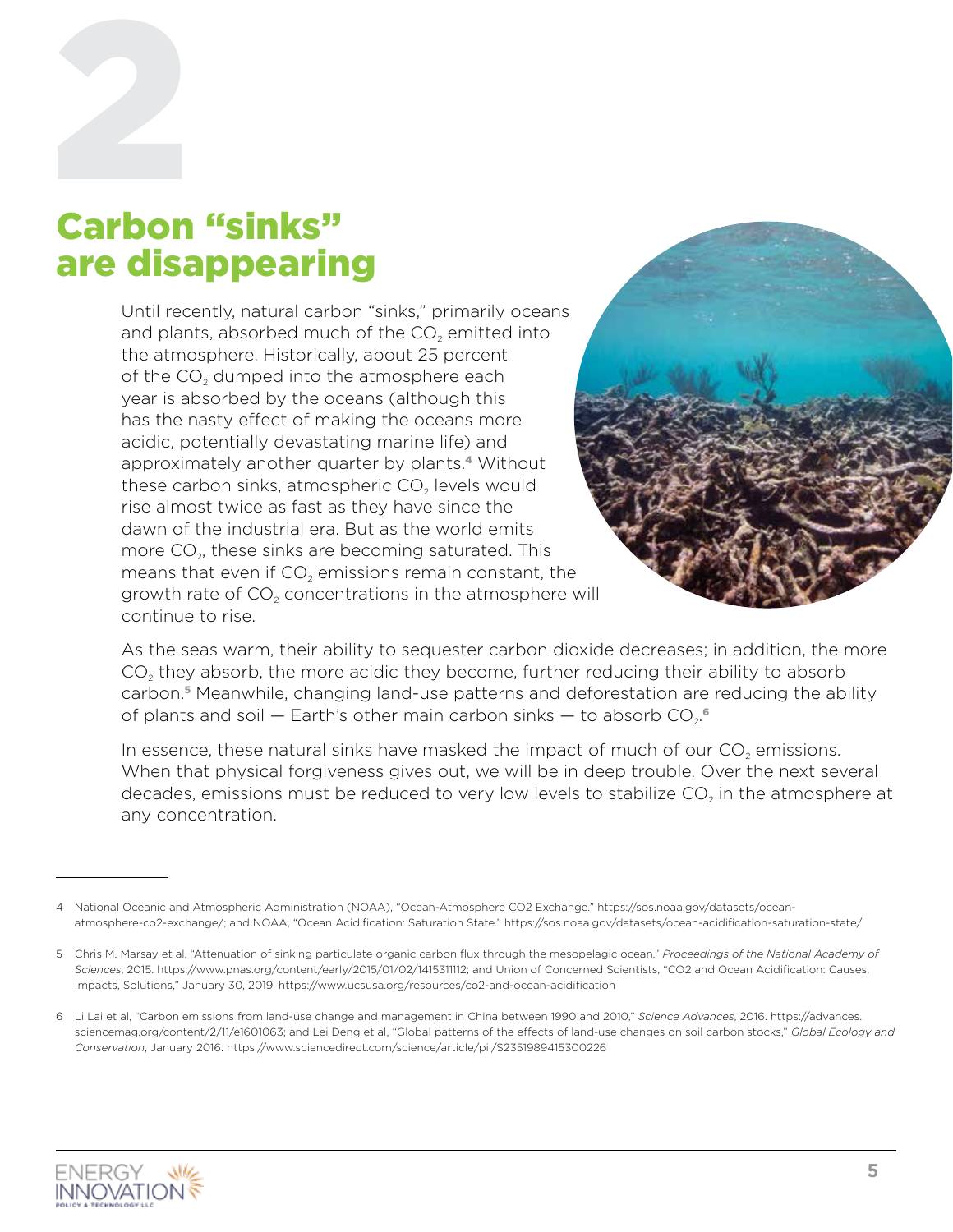# <span id="page-5-0"></span>**Many impacts of climate** change are irreversible

Due to time lags inherent in Earth's physical systems, climate changes caused by CO<sub>2</sub> emissions will persist  $-$  and even grow  $-$  for centuries, even after emissions are halted. We are already seeing some effects of increased greenhouse gas levels, but we have yet to witness the full impact of the current accumulation in the atmosphere.

As shown in Figure 3, even if  $CO<sub>2</sub>$  emissions are reduced substantially (orange line), and atmospheric concentrations subsequently stabilize (purple line), the average surface air temperature will continue to rise for at least a century, and sea level will continue to rise for several millennia.

#### **FIGURE 3: TIME REQUIRED TO REACH EQUILIBRIUM**



*CO2 concentration, temperature, and sea level continue to rise long after emissions are reduced.* 

*Source: Intergovernmental Panel on Climate Change, Climate Change 2001: Synthesis Report—Summary for Policymakers. [www.ipcc.ch/pdf/assessment-report/ar4/syr/ar4\\_syr\\_spm.pdf](http://www.ipcc.ch/pdf/assessment-report/ar4/syr/ar4_syr_spm.pdf)*

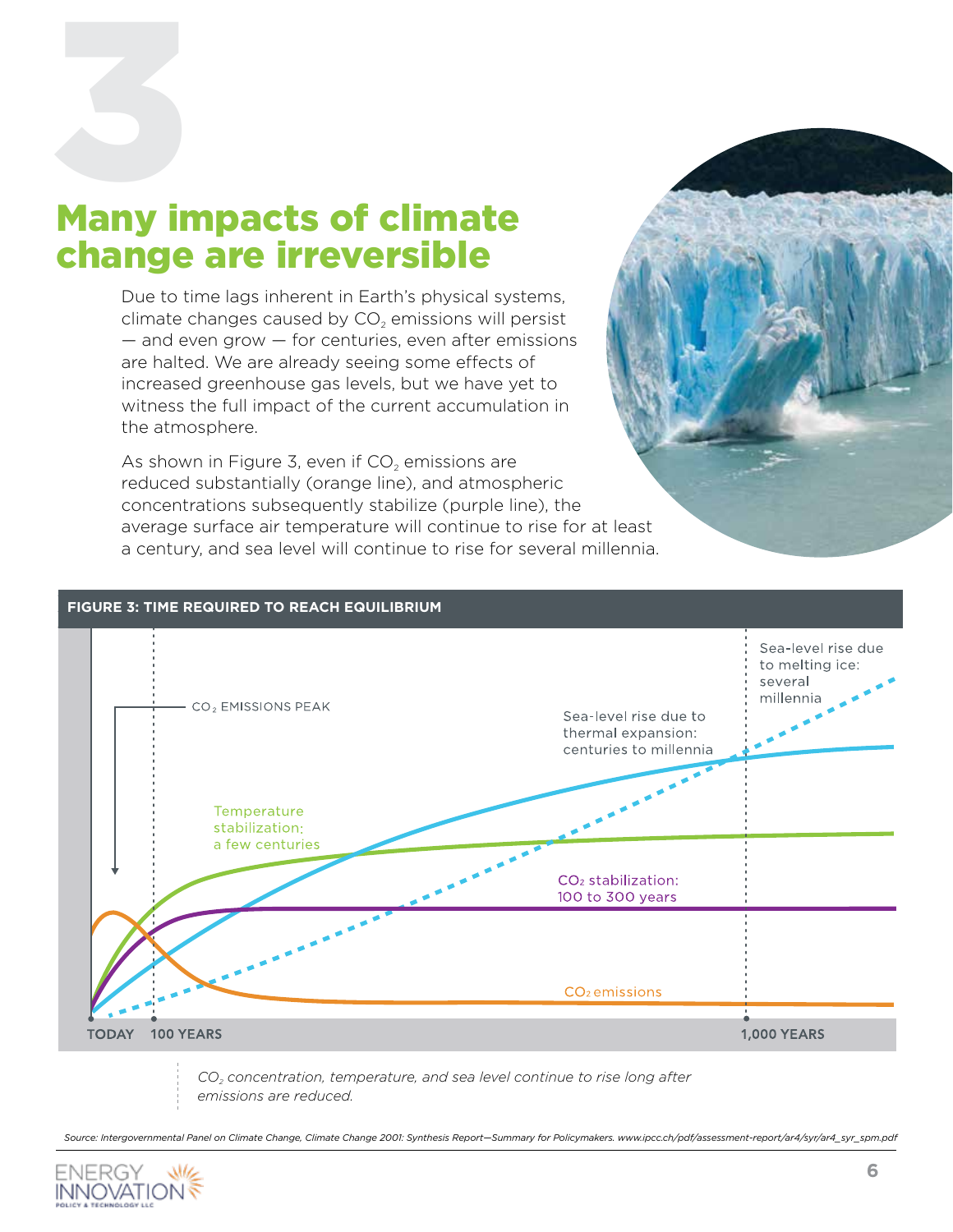This is because Earth's surface temperature does not react instantaneously to rising carbon dioxide levels. Much of this lag, called "thermal inertia," is attributable to the slow warming of the oceans, which have tremendous heatabsorption capacity.

These changes do not reverse, even as emissions drop. And they can have serious consequences. A warmer climate is likely to permanently alter ecosystems, spur a wave of extinctions, and significantly reduce crop yields because of more frequent heat waves and drier soil.<sup>7</sup>

A business-as-usual trajectory threatens one in six species with extinction due to ecosystem alteration and loss. More worrisome estimates show that up to 23 percent of species will vanish.8 Even the low estimate would rank among the greatest waves of extinction in all history. Early action is crucial — and delays will lead to irreversible loss.

**A WARMER CLIMATE IS LIKELY TO PERMANENTLY ALTER ECOSYSTEMS, SPUR A WAVE OF EXTINCTIONS, AND SIGNIFICANTLY REDUCE CROP YIELDS.**



<sup>7</sup> Chuang Zhao et al, "Temperature increase reduces global yields of major crops in four independent estimates," *Proceedings of the National Academy of Sciences*, 2017.<https://www.pnas.org/content/114/35/9326>

<sup>8</sup> Mark C. Urban, "Accelerating extinction risk from climate change," *Science*, 2015.<https://science.sciencemag.org/content/348/6234/571>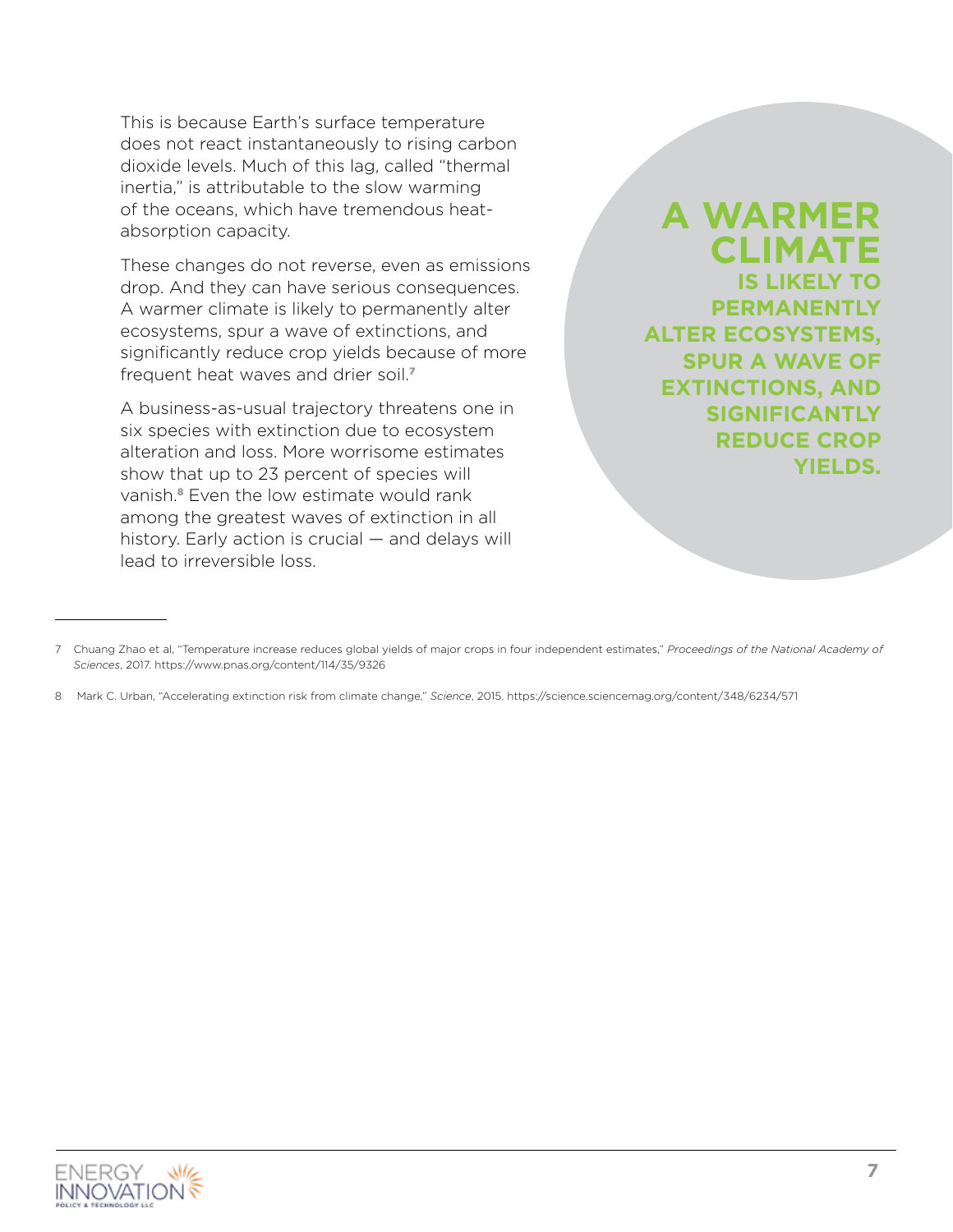# <span id="page-7-0"></span>The system can spin out of control

There is a linear relationship between  $CO<sub>2</sub>$  emissions, which we can control, and CO<sub>2</sub> concentration. But Earth's reactions to changing  $CO<sub>2</sub>$  concentrations  $-$  altered global weather patterns, ocean temperature and acidity, and ecosystems, to name a few — are not linear. They can snowball, unleashing a vicious cycle or a huge new force that accelerates warming — at which point we could lose our ability to influence the outcome.

For example, warmer temperatures are melting sea ice and reducing the snow cover in the Arctic tundra. The darker surfaces of the now-exposed ocean and land absorb more solar heat than the light-colored ice and snow that once covered them. This amplifies warming, and that further reduces the snow cover.



Another nonlinear response occurs when one form of warming triggers another force. For instance, rich concentrations of methane, a powerful greenhouse gas, have been locked as slush or ice in the Arctic Ocean floor by low temperatures and high subsea pressure. But an international team of researchers recently confirmed that this lock is breaking: The permafrost under the East Siberian Arctic Shelf is starting to leak large amounts of methane — four to eight times what would normally be expected in the region  $-$  into the atmosphere. $\degree$  Release of even a fraction of the methane stored in the shelf could trigger abrupt climate warming — and there is no practical way to contain it.

How bad could this be? No one knows. Two great methane "burps" have occurred in geological history: one about 55 million years ago that caused rapid warming and massive die-offs, disrupting the climate for more than 100,000 years, and another 251 million years ago, when a series of methane emissions came close to wiping out all life on Earth. It took more than 100 million years for some ecosystems to reach their former healthy diversity.<sup>10</sup>

No one is currently predicting this level of catastrophe. But continued warming will release more methane, and methane creates more warming. The implications are clear: If such a nonlinear response begins, we cannot control or reverse it. To reduce the risk of such runaway feedback loops, we need to rapidly reduce greenhouse gas emissions.

<sup>10</sup> John Atcheson, "Methane Burps: Ticking Time Bomb," *Common Dreams*, December 15, 2004. [https://www.commondreams.org/views/2004/12/15/](https://www.commondreams.org/views/2004/12/15/methane-burps-ticking-time-bomb-arctic-tundra) [methane-burps-ticking-time-bomb-arctic-tundra](https://www.commondreams.org/views/2004/12/15/methane-burps-ticking-time-bomb-arctic-tundra)



<sup>9</sup> [Jonathan](http://Jonathan) Watts, "Arctic methane deposits 'starting to release', scientists say," *The Guardian*, October 27, 2020. [https://www.theguardian.com/](https://www.theguardian.com/science/2020/oct/27/sleeping-giant-arctic-methane-deposits-starting-to-release-scientists-find) [science/2020/oct/27/sleeping-giant-arctic-methane-deposits-starting-to-release-scientists-find](https://www.theguardian.com/science/2020/oct/27/sleeping-giant-arctic-methane-deposits-starting-to-release-scientists-find)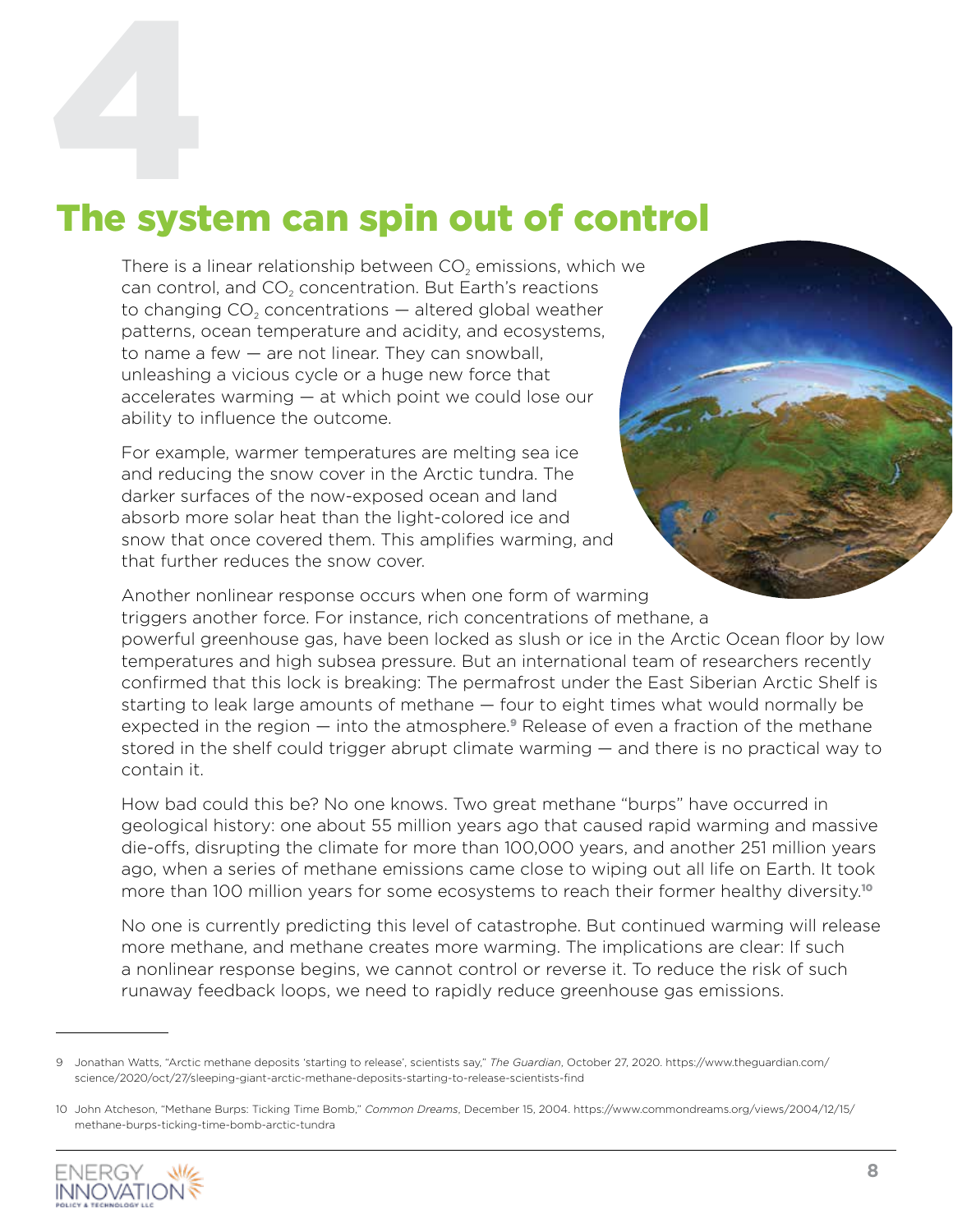#### THE EARTH'S CARBON BUDGET

Given CO<sub>2</sub>'s persistence in the atmosphere, it is useful to think of emissions in terms of a carbon budget, or a maximum volume of cumulative emissions that will allow atmospheric concentrations to stabilize.

For instance, to limit average global warming to 2 degrees Celsius — a threshold most climate scientists describe as a dangerous tipping point — the world will need to stabilize atmospheric  $CO<sub>2</sub>$  at about 450 ppm.<sup>11</sup> This corresponds to a remaining carbon budget of about 1,500 billion tons of emissions starting in 2018.<sup>12</sup> However, scientists have recently shifted their focus to a more stringent 1.5 degrees C limit on warming to avoid the dangerous implications of 2 degrees C warming. This gives the world a much smaller remaining carbon budget of 580 billion tons starting in 2018.<sup>13</sup>

The longer the world emits at current (or growing) levels, the faster we'll use up our carbon budget. The world currently emits about 40 billion tons of  $CO<sub>2</sub>e$ , each year. At the current rate of emissions, the full budget will be depleted in 35 years if we are to limit warming to 2 degrees C, and in less than 12 years if we want to meet a safer 1.5 degrees C goal.<sup>14, 15</sup>



- 14 The math for 2 degrees C: 1,500 Gt budget 40 × 3 Gt emitted through 2020 = 1380 Gt; 1380 ÷ 40 Gt emissions per year = 34.5 years. For 1.5 degrees C: 580 Gt budget – 40 × 3 Gt emitted through 2020 = 460 ÷ 40 Gt emissions per year = 11.5 years
- 15 Recent research that better incorporates Earth's feedback loops suggests that we may already have more than 2 degrees C of eventual warming "committed" in the climate system. We can still control the timeline over which warming occurs though. Steady action towards net zero carbon emissions now can slow the rate of warming and give society more time to adapt. Chen Zhou et al, "Greater committed warming after accounting for the pattern effect," *Nature Climate Change*, 2021.<https://www.nature.com/articles/s41558-020-00955-x>



<sup>11</sup> This is the level that offers a 50 percent probability of a 2 degrees C (almost 4 degrees F) rise in global average temperatures. The 450-ppm goal can be compared with a preindustrial baseline of about 280 ppm. Intergovernmental Panel on Climate Change (IPCC), Climate Change 2014: Mitigation of Climate Change. Contribution of Working Group III to the Fifth Assessment Report of the Intergovernmental Panel on Climate Change, 2014.<https://www.ipcc.ch/assessment-report/ar5/>

<sup>12</sup> IPCC, Global Warming of 1.5° C.An IPCC Special Report on the impacts of global warming of 1.5 degrees C above pre-industrial levels and related global greenhouse gas emission pathways, in the context of strengthening the global response to the threat of climate change, sustainable development, and efforts to eradicate poverty, 2018. <https://www.ipcc.ch/sr15/>

<sup>13</sup> IPCC, Global Warming of 1.5° C.An IPCC Special Report on the impacts of global warming of 1.5 degrees C above pre-industrial levels and related global greenhouse gas emission pathways, in the context of strengthening the global response to the threat of climate change, sustainable development, and efforts to eradicate poverty, 2018. <https://www.ipcc.ch/sr15/>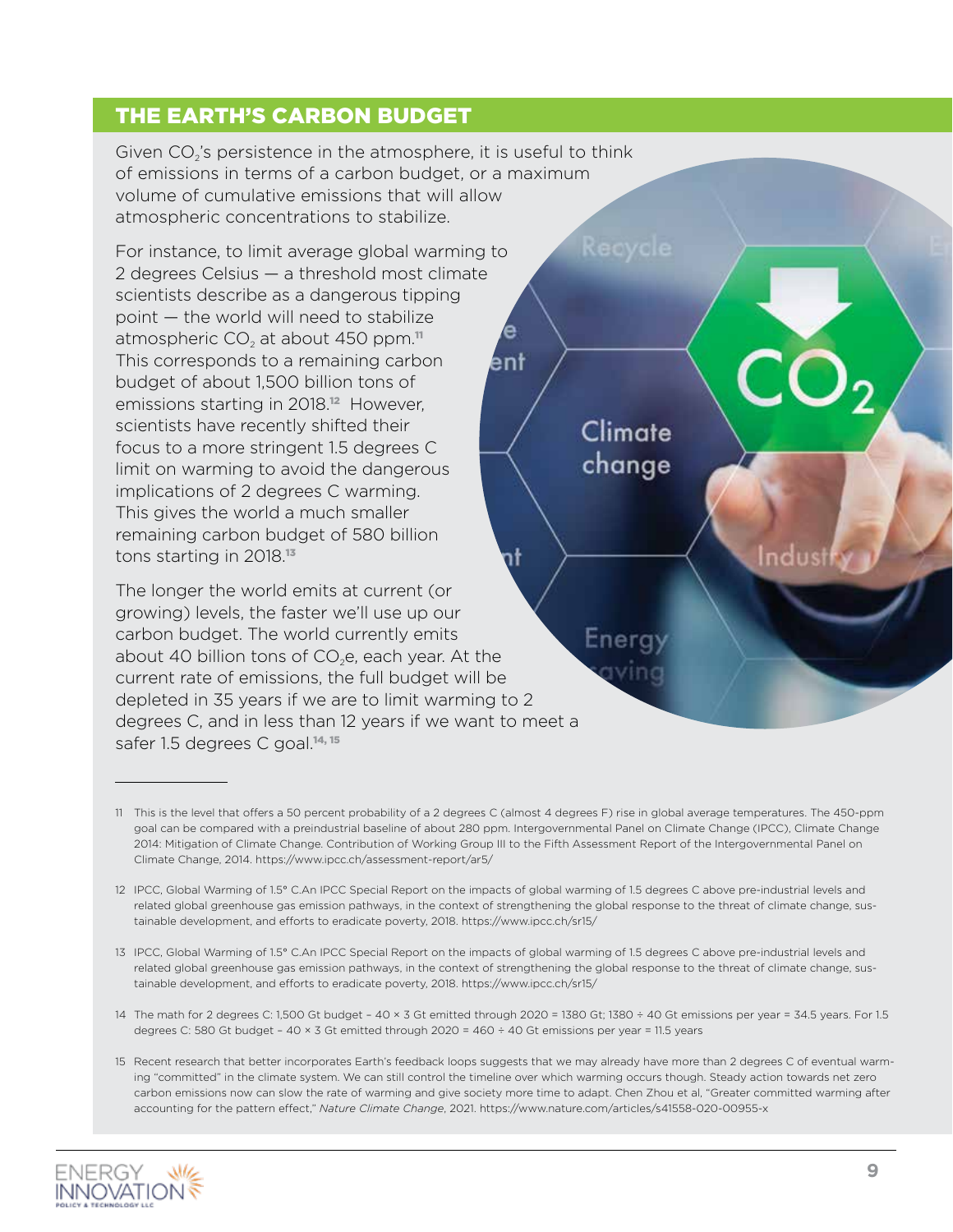This concept of a carbon budget is illustrated in Figure 4 as the area under a series of curves, which show total greenhouse gas emissions over time.



*The longer we wait to reduce emissions, the more quickly the reductions will need to happen.*

*Source: Climate Interactive, C-Learn v38a, [www.climateinteractive.org/simulations/C-ROADS/overview](http://www.climateinteractive.org/simulations/C-ROADS/overview)*

The area under each curve corresponds to atmospheric CO<sub>2</sub> concentrations. In this simulation, they are all set equally, at a 450-ppm goal. For a given ultimate concentration, the shape of each curve is determined by the date when emissions peak.

This shape matters: The carbon budget shows that the later the peak in global emissions, the more drastic the emissions reductions required to meet the 450-ppm goal. Steep declines represent economic and social trauma, as high-emitting industries and individual activities would need to be summarily shut down to achieve the needed reductions.<sup>16</sup>

After a certain point, a reasonable CO<sub>2</sub> target level becomes impossible. Had serious climate action begun in 2010, the global emissions reductions required per year to meet the emissions level in 2030 consistent with a 1.5 degrees C warming scenario would only be 3.3 percent.17 Since this did not happen, getting back on track to 1.5 degrees C now requires a 6 percent cut in global emissions every year until 2030. The longer we delay action, the harder it will become.<sup>18</sup>



<sup>16</sup> These curves are physical models, not political projections. They show that to land at a reasonable level of CO<sub>2</sub> concentrations, the reductions must start right away.

<sup>17</sup> United Nations Environment Programme (UNEP), Emissions Gap Report 2019, 2019. [https://www.unenvironment.org/resources/](https://www.unenvironment.org/resources/emissions-gap-report-2019) [emissions-gap-report-2019](https://www.unenvironment.org/resources/emissions-gap-report-2019)

<sup>18</sup> UNEP, Emissions Gap Report 2020, 2020.<https://www.unenvironment.org/emissions-gap-report-2020>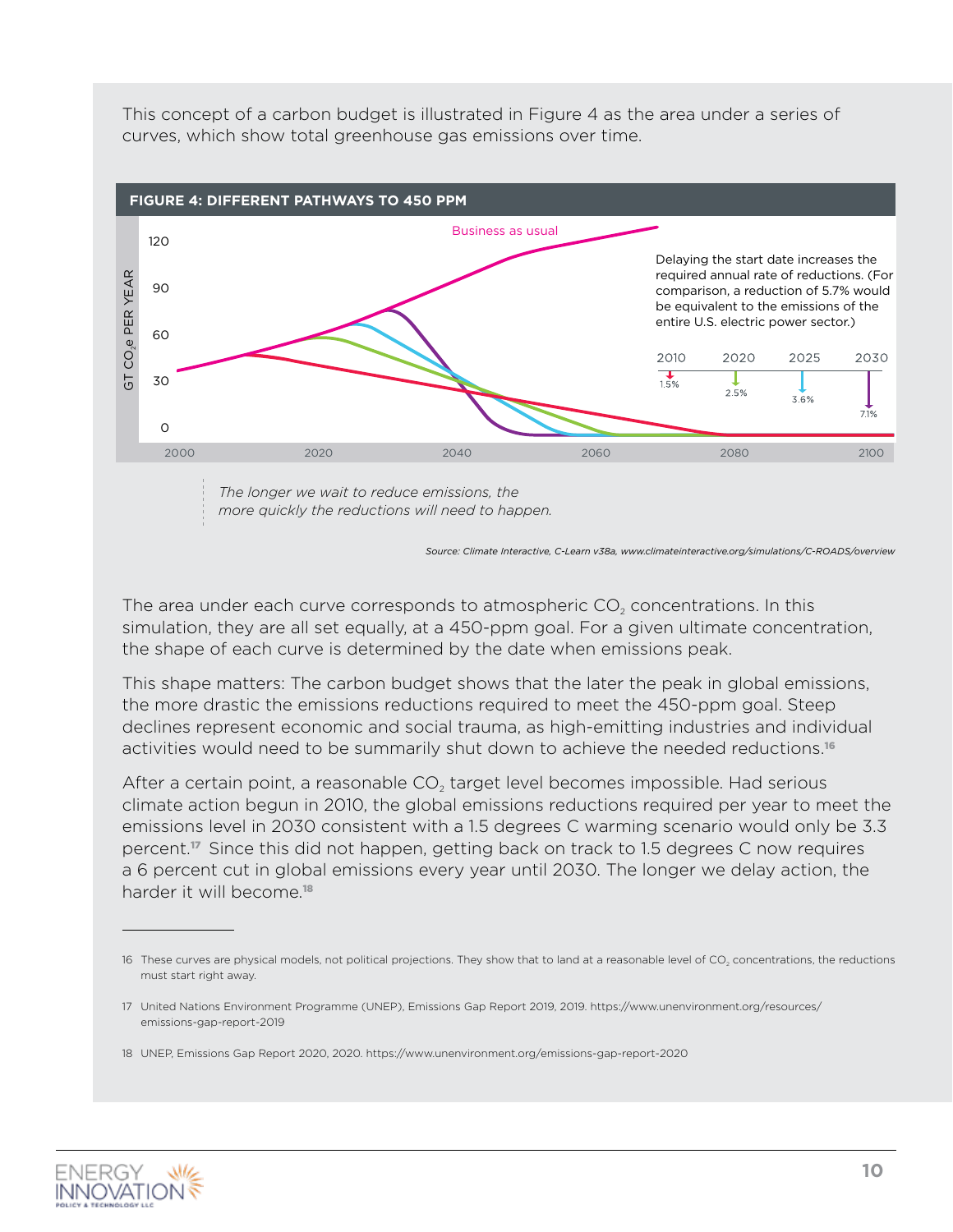<span id="page-10-0"></span>5

## Acting now saves money

Most energy-consuming assets — such as homes, offices, power plants, and industrial facilities — have long lives that lock in their energy use patterns for decades.

The cheapest way to reduce  $CO<sub>2</sub>$  emissions is to ensure that all new capital equipment — factories, buildings, power plants, and cities — is very efficient and is powered by low-carbon sources. It will be enormously costly if the world misses this opportunity, builds inefficient infrastructure, and then has to renovate it.

It is not difficult to halve the energy consumed in most sectors. For example, a house built with thick insulation, high-performance windows, and an efficient furnace uses very little energy, year after year—and costs only nominally more to build than an inefficient home. In contrast, fixing up a leaky house is much more expensive — and less effective.

### MITIGATION VERSUS ADAPTATION

The longer we delay, the more likely we are to face irreversible impacts and therefore be forced to make far costlier investments in human relocation and adaptation. The *Stern Review*, for example, estimated that mitigation would cost 1 percent of GDP, whereas the cost of dealing with unabated climate change could reach 20 percent or more of GDP.19 Several subsequent studies indicate that the costs of adaptation will be substantially higher.20



<sup>19</sup> *Stern Review on the Economics of Climate Change*, October 2006. [http://webarchive.nationalarchives.gov.uk/+/http:/www.hm-treasury.gov.](http://webarchive.nationalarchives.gov.uk/+/http:/www.hm-treasury.gov.uk/sternreview_index.htm) [uk/sternreview\\_index.htm](http://webarchive.nationalarchives.gov.uk/+/http:/www.hm-treasury.gov.uk/sternreview_index.htm)

<sup>20</sup> International Monetary Fund, *Finance and Development: The Economics of Climate*, December 2019. [https://www.](https://www.imf.org/external/pubs/ft/fandd/2019/12/pdf/fd1219.pdf) [imf.org/external/pubs/ft/fandd/2019/12/pdf/fd1219.pdf](https://www.imf.org/external/pubs/ft/fandd/2019/12/pdf/fd1219.pdf); and Kahn et al, "Long-Term Macroeconomic Effects of Climate Change: A Cross-Country Analysis," 2019. [https://www.imf.org/en/Publications/WP/Issues/2019/10/11/](https://www.imf.org/en/Publications/WP/Issues/2019/10/11/Long-Term-Macroeconomic-Effects-of-Climate-Change-A-Cross-Country-Analysis-48691) [Long-Term-Macroeconomic-Effects-of-Climate-Change-A-Cross-Country-Analysis-48691](https://www.imf.org/en/Publications/WP/Issues/2019/10/11/Long-Term-Macroeconomic-Effects-of-Climate-Change-A-Cross-Country-Analysis-48691)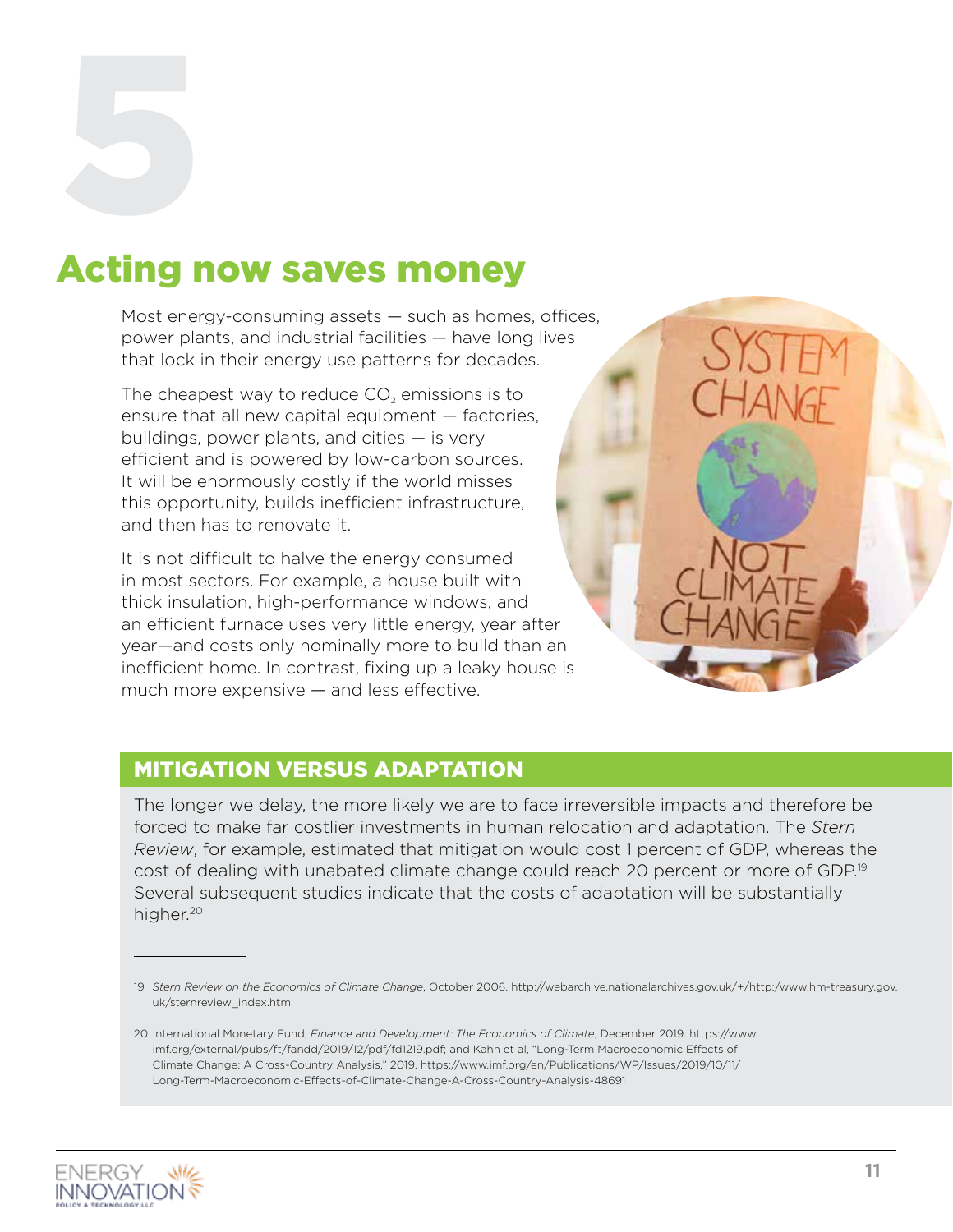To ensure that houses, cars, equipment, and factories are designed to save energy, nations need to have energy efficiency policies — such as fuel efficiency standards and building codes — in place now, not later. And to drive clean technologies and get the rest of the way to zero emissions, governments must invest substantially in deployment of zero-carbon power plants, factories, and equipment as well as R&D today. If we start immediately and make steady improvement over the next 30 years, we can convert our energy supplies to near-zero sources. If we wait even a decade, the accelerated transition will shock the global economy.

#### WHY 650 PPM ISN'T EASIER THAN 450 PPM

An often-cited goal for controlling climate change is to stabilize CO<sub>2</sub> concentrations at 450 ppm. Many people assume that a less-stringent target — such as 650 ppm — would be easier to meet. But under most realistic scenarios, this is not true.

This counterintuitive story is shown in Figure 5. If the world delays action to reduce emissions, we will continue along the business-as-usual curve, emitting more greenhouse gases each year and accumulating higher concentrations of CO<sub>2</sub> in the atmosphere. But, as we know, to stabilize  $CO<sub>2</sub>$  in the atmosphere at any concentration, we still need to reduce emissions to nearly zero.



**Speed of drop.** Whereas a slow reduction in emissions can be coordinat-**Size of drop.** Total size of the reed with ordinary capital stock turnover, a fast drop would likely require quired drop. A larger total reduction '///. scrapping equipment early in its operating life—a much more expensive requires more capital. scenario.

*Source: Climate Interactive, C-Learn v38a, [www.climateinteractive.org/simulations/C-ROADS/overview](http://www.climateinteractive.org/simulations/C-ROADS/overview)*

The longer we delay, then, the greater the adjustments we'll have to make to get to zero — and the more likely we are to face irreversible impacts. The steeper the decline, and the greater the reductions required, the more expensive the changes will be.

We can compare these effects to driving on an icy road. It's easier to slow to 20 miles per hour when you're motoring along at 40 mph than when you're doing 60. By the same token, if we wait to reduce emissions, it will be harder to achieve a 650-ppm equilibrium than if we start now and aim for 450 ppm.

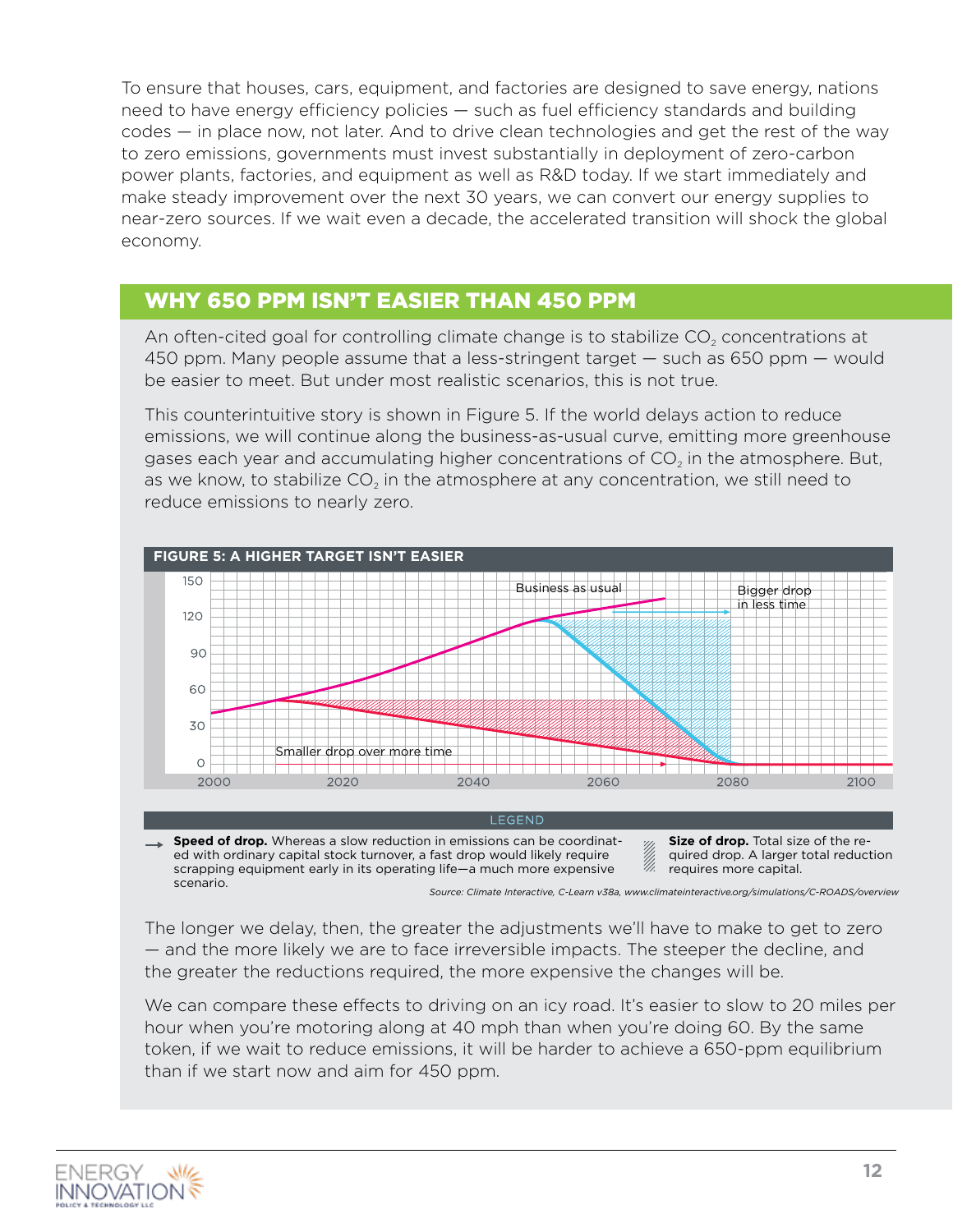To put some numbers behind this concept, we modeled two illustrative scenarios with the United States Energy Policy Simulator,<sup>21</sup> a free, open-source, peer-reviewed model that allows users to estimate the impacts of climate and energy policies. Figure 6 shows a business-as-usual trajectory for the United States, along with two climate policy scenarios achieving approximately the same cumulative emissions abatement. However, the first scenario starts climate action in 2021, whereas the second scenario delays climate action until 2030.



*Source: The Energy Policy Simulator, Energy Innovation*

The first scenario reaches net zero CO, by 2050, in line with recommendations in the Intergovernmental Panel on Climate Change *Special Report on Global Warming of 1.5° C*. 22 This "2021 Scenario" requires broad action across the economy starting today, with a 90 percent clean electricity standard by 2035 ramping up to 100 percent by 2050, strong electric vehicle and building component sales standards, industrial fuel switching, and efficiency standards across all sectors.<sup>23</sup> The illustrative 2021 Scenario also includes some carbon capture and sequestration to address a portion of remaining industrial emissions. The "2030 Scenario" necessarily requires steeper emissions reductions to achieve the same cumulative abatement. With a tighter window for climate action, it requires additional policies and clean energy deployment, adding additional efficiency and electric sales standards for non-road vehicles, a building retrofit push, additional industrial fuel switching, and significantly more carbon capture and sequestration (including direct air capture to bring emissions below zero before 2050). It also accelerates decarbonization timelines in the power sector, retiring the entire coal fleet between 2030 and 2035 and requiring 100 percent clean electricity by 2040.



<sup>21</sup> The Energy Policy Simulator, Energy Innovation.<https://www.energypolicy.solutions/>

<sup>22</sup> IPCC, Global Warming of 1.5 degrees C.An IPCC Special Report on the impacts of global warming of 1.5° C above pre-industrial levels and related global greenhouse gas emission pathways, in the context of strengthening the global response to the threat of climate change, sustainable development, and efforts to eradicate poverty, 2018.<https://www.ipcc.ch/sr15/>

[<sup>23</sup> See Appendix for policy settings.](#page-15-0)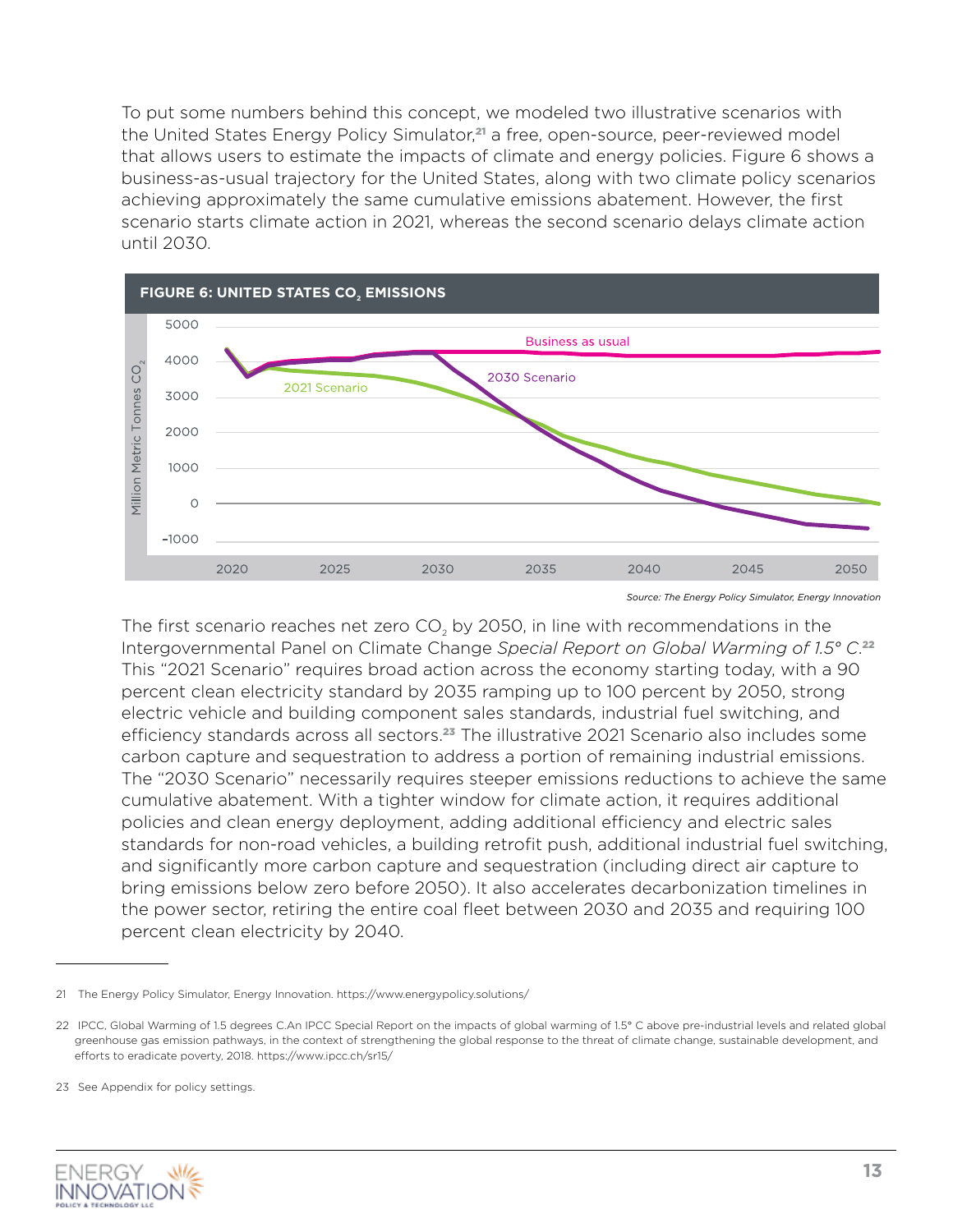The resulting differences in costs are striking. The net present value of the 2030 Scenario changes in cumulative capital, operational, and fuel expenditures are 72 percent more than in the 2021 Scenario.24 While the 2021 Scenario shows changes in annual expenditures reaching a maximum of roughly \$320 billion in 2035, the 2030 Scenario sees annual expenditures ballooning to nearly \$750 billion in the first five years before growing to a maximum of more than \$900 billion. In addition to accumulating higher costs, delaying climate action requires astounding rates of clean energy deployment and buildout of manufacturing capacity.

For example, business-as-usual wind and solar deployment is projected to be roughly 20 gigawatts (GW) at the end of this decade, but the 2030 Scenario would require six times that amount by the end of this decade and nine times that amount by the mid-2030s. These solar and wind deployment rates could be doable, but the delayed action in the 2030 Scenario would also result in a great deal of stranded assets — if we continue to buy and build polluting power plants, factories, and equipment for the next decade, and then decide we must make the clean energy transition fast to avoid climate damages, we will need to retire much more polluting equipment before the end of its functional life. And that isn't cheap.



*Source: The Energy Policy Simulator, Energy Innovation*



<sup>24</sup> Assuming a 3 percent discount rate.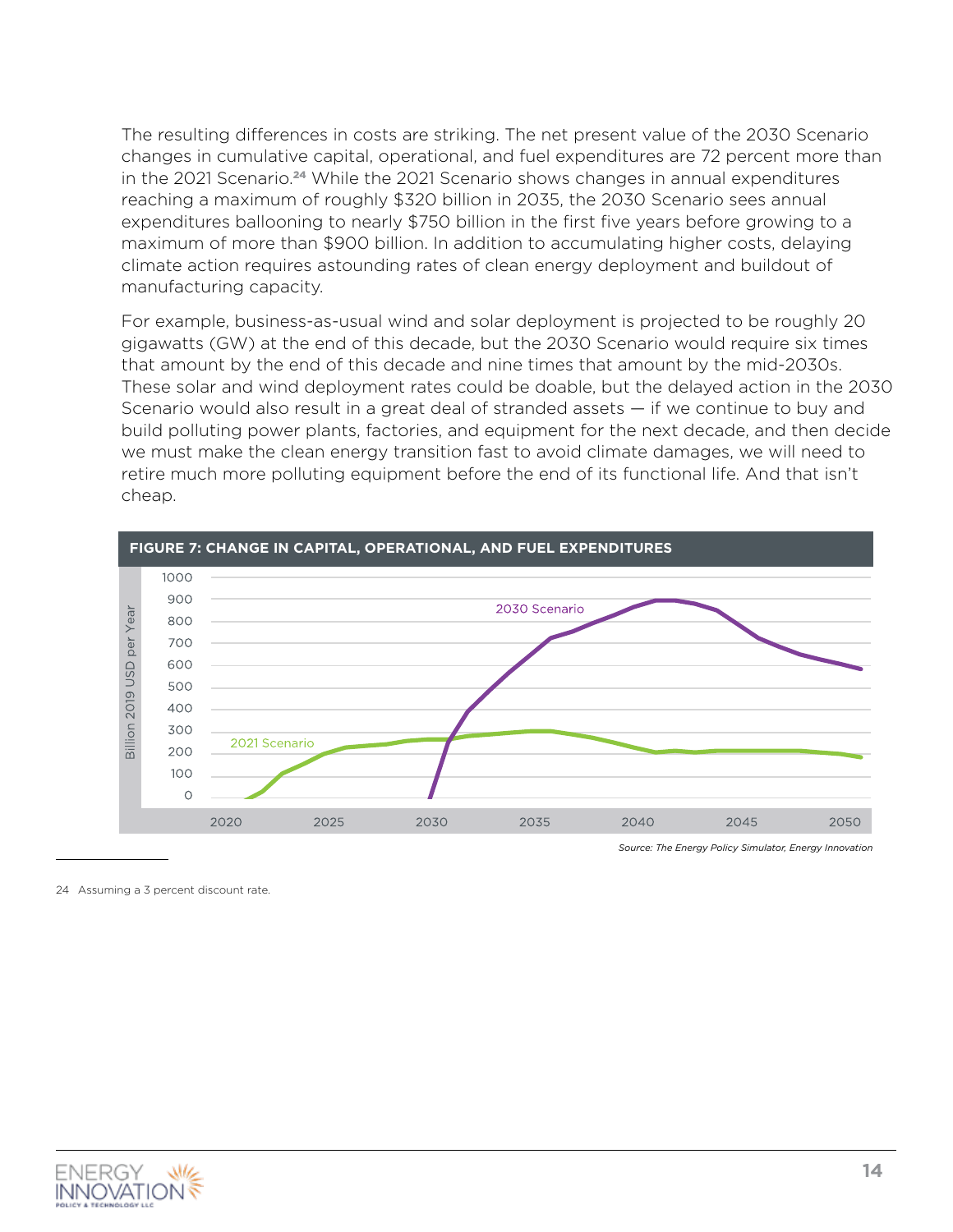## <span id="page-14-0"></span>Putting it all together

The consequences of a delay in reducing carbon emissions are insidious and inescapable. To recap: The math of historical CO 2 accumulation gives us no choice but to slash emissions to very low levels. Earth's natural carbon sinks are becoming saturated, so our safety valve is slowly closing; our planet's ecosystems face irreversible damage such as widespread extinctions; and these changes are pushing our climate system toward tipping points beyond which the domino effects could be devastating. Because many effects lag emissions, we have yet to experience the full impact of historical emissions.

The longer we wait, the more drastic the cuts — and associated costs — will be. If we delay action for even a decade, CO 2 concentrations will likely blow right past 450 ppm and unleash the dangers of nonlinear ecological and geophysical responses. If, instead, we step up to the challenge and pass strong energy policies and invest aggressively in clean energy R&D, we have a fighting chance of containing CO 2 concentrations at 450 ppm — and averting a climate catastrophe.